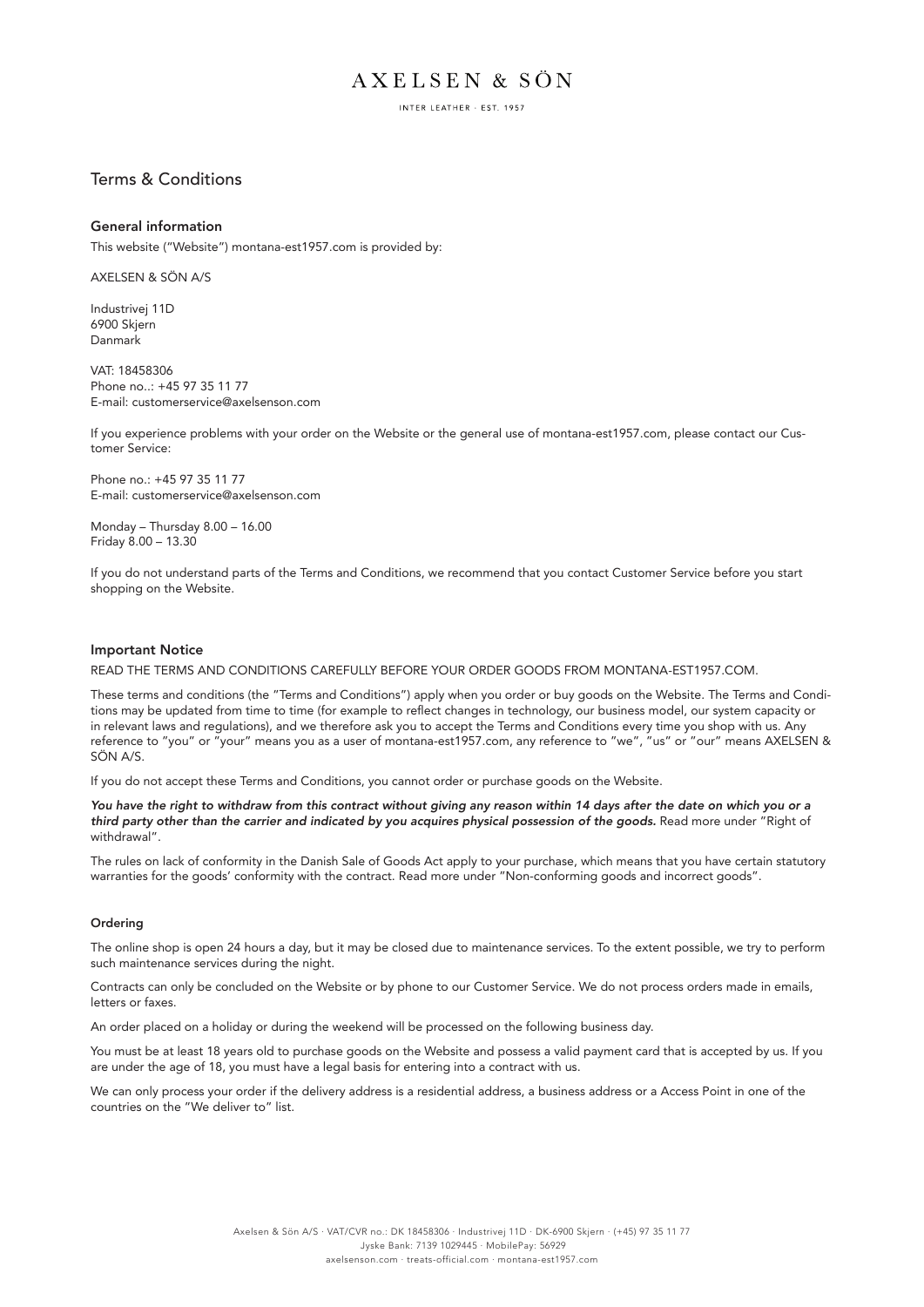INTER LEATHER - EST. 1957

Among other things, we reserve the right to cancel the contract of purchase in one of the following situations, without being liable for compensation or other costs:

- Your payment details are incorrect or cannot be verified
- Your order is placed with the purpose of committing fraud etc. or placed in connection with a criminal offense or other unlawful activities
- There is an inadvertent error on the Website, such as a payment error or the like
- We have reasons to believe that you are under the age of 18

### At what point in the ordering process are you bound by your order?

Before submitting the order, you have the option of changing the information that you have provided, including delivery and billing information or payment information. Furthermore, you have the option of making changes to your order or to remove goods from your shopping basket.

When you click "Order and pay" and the receipt appears on your screen, you are bound by the contract of purchase. Please read more under "Right of withdrawal".

Please contact our Customer Service if you made a mistake while placing your order - they are ready to help you.

You will receive an email confirming your order.

After the conclusion of the contract, the provisions on withdrawal apply, see below.

## Language of the Contract

This Contract may only be concluded in English.

### Access to the Contract

You will receive a confirmation of the content of the contract and a link to these "Terms and Conditions" by email. We store concluded contracts, including the order confirmation, for a certain amount of time, and we recommend that you save these documents as well; they may not necessarily be available on the Website subsequently.

#### Measures against fraud

In order to protect you and our other customers against fraud and maintain a high level of security for online purchases, we may carry out verification checks. The verification check may comprise the data that you send when ordering, including your address and payment information.

# Means of payment

We accept the following means of payment:

- Visa
- MasterCard

### CVV (Credit Card Verification Number)

If you pay by credit card, you will be asked to enter the card's security code. You will find the three-digit security code on the back of your credit card, usually on the right side of the credit card's back. The security code is necessary for the payment to be processed and for maintaining a high level of security. There may also be other similar safeguards.

### Payment procedure

Once your goods leave our warehouse to be delivered, your payment will be debited on the selected payment service.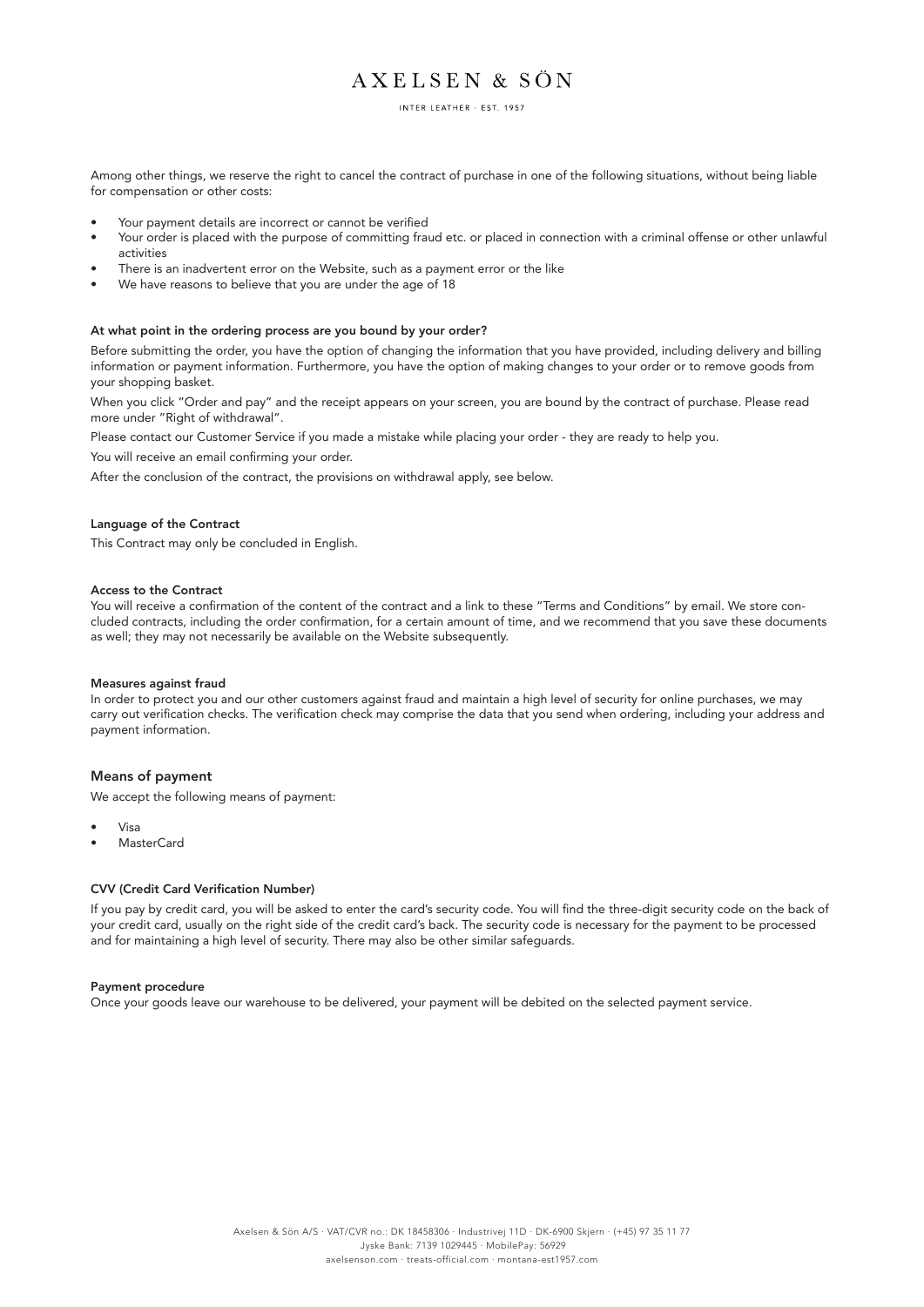INTER LEATHER - EST. 1957

# Prices & delivery

All the listed prices for goods, delivery costs and other costs include taxes and value-added taxes. Costs relating to delivery, freight or postage may vary and are added to each order. Please read more under "Delivery Costs".

## **Currency**

The prices on montana-est1957.com are shown in the following currencies:

- Danish kroner (DKK)
- Euro (EUR)

Please use the function "currencies" at the top of the Website if you want to change your currency selection. Please note that a change of currency may influence the price and delivery costs.

## Delivery

We deliver to the following countries:

- Denmark (excl. The Faroe Islands and Greenland)
- **Europe**

# Delivery Costs

Order for delivery in Denmark:

- We offer free fright delivery on all orders above 299,00 DKK to a business address or Access Point.
- On orders below 299,00 DKK the costs of delivery are 39,00 DKK.
- We offer delivery to a residential address. If this form of delivery is chosen, extra delivery costs of 49,00 DKK (regardless of the order size) will be added.

### Order for delivery in Europe:

- We offer free fright delivery on all orders above 40 EUR to a business address or Access Point.
- On orders below 40 EUR the costs of delivery are 10 EUR.
- We offer delivery to a residential address. If this form of delivery is chosen, extra delivery costs of 6.9 EUR (regardless of the order size) will be added.

### Delivery Terms

Goods will be delivered to the delivery address specified in the order. We only deliver to a residential address, business addresses and Access Points. We do not deliver to PO boxes.

Your goods will be delivered Monday to Friday. The time of delivery depends on the country in which the delivery takes place and the carrier used. Orders submitted before 1pm are usually shipped on the same day. Orders placed later are dispatched on the following day. This applies only to business days, which are Monday to Friday excluding Danish public holidays.

In Denmark, we deliver your goods with GLS within 1-3 business days.

In Europe we deliver your goods with UPS Standart within 2-5 business days.

The goods must be signed for upon receipt. It does not necessarily need to be signed by you. People at the delivery address (e.g. a family member, friend, receptionist, etc.) may sign for the receipt with binding effect on you.

Our carrier will make at least one delivery attempt at a residential address or business address in Denmark. No matter what kind of delivery the carrier will leave a receipt which informs you about the details of the possibility of a self-pickup. The carrier will usually keep the goods for 8 days before returning them to us as undelivered.

Our carrier will make one delivery attempt at a residential address and up to three delivery attempts at a business address in Europe. In each case the carrier will leave a receipt which informs you about details of the possibility of a new delivery attempt or details of the possibility of a self-pickup. The carrier will usually keep the goods for 8-10 days before returning them to us as undelivered.

Please note that the risk of loss of or damage to the goods passes to you after delivery. If the package appears to be damaged, you should refuse to receive the goods. If you wish to complain about any lack of conformity, you are required to give notice to us. Please read more under "Non-conforming goods and incorrect goods".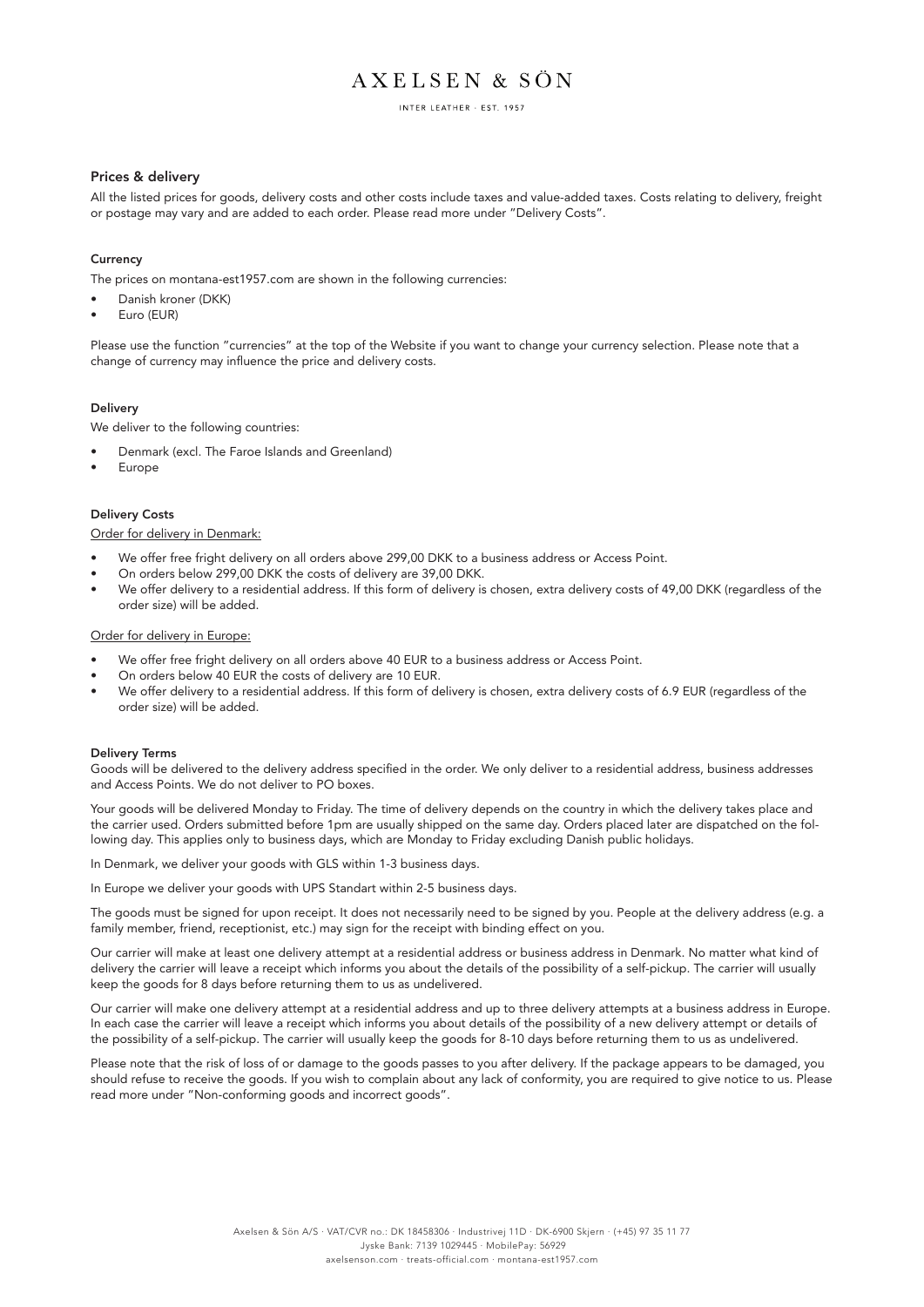INTER LEATHER - EST 1957

## Separate deliveries

If your order consists of multiple goods, we reserve the right to make separate deliveries. Separate deliveries may be necessary if certain goods are delayed or out of stock at the time of order. You will be informed if your order is subject to separate deliveries. You will not be charged with additional delivery costs for separate deliveries.

### Right of withdrawal

You have the right to withdraw from this contract without giving any reason within 14 days.

The withdrawal period will expire 14 days after the date on which you or a third party other than the carrier and indicated by you acquires physical possession of the goods.

In case of a contract relating to multiple goods ordered in one order and delivered separately (i.e. separate deliveries), the withdrawal period shall expire 14 days after the date on which you acquire or a third party other than the carrier and indicated by you acquires physical possession of the last good.

In case of a contract relating to delivery of a good consisting of multiple lots or pieces, the withdrawal period shall expire 14 days after the date on which you acquire or a third party other than the carrier and indicated by you acquires physical possession of the last lot or piece.

To exercise the right of withdrawal, you must inform us (see contact information below), about your decision to withdraw from the contract by an unequivocal statement (e.g. letter sent by post or email). You can use the standard withdrawal form below, but it is not mandatory.

The withdrawal deadline is met if you send your notice of withdrawal before the withdrawal period has expired.

#### Effects of withdrawal

If you withdraw from this contract, we shall reimburse to you all payments received from you, including the costs of delivery (with the exception of the supplementary costs resulting from your choice of a type of delivery other than the least expensive type of standard delivery offered by us), without undue delay and in any event not later than 14 days from the day on which we are informed about your decision to withdraw from this contract. We will carry out such reimbursement using the same means of payments as you used for the initial transaction. You will not incur any fees as a result of such reimbursement.

We may withhold reimbursement until we have received the goods back or you have supplied evidence of having sent back the goods, whichever is the earliest.

You are only liable for any diminished value of the goods resulting from the handling of the goods other than what is necessary to establish the nature, characteristics and functioning of the goods.

You will have to bear the direct costs of returning the goods. You must send back the goods without undue delay and in any event no later than 14 days from the day on which you communicate your withdrawal from this contract to us. The deadline is met if you send back the goods before the period of 14 days has expired.

When returning the goods, we recommend you use a delivery form where the shipment can be tracked. This will be your guarantee that the package will be delivered to our warehouse. Please note that we DO NOT pick up returned items in parcel shops. All returned goods must be sent to the following address:

AXELSEN & SÖN A/S Industrivej 11D 6900 Skjern Denmark

Return guidance:

- Please remember to inform us regarding your decision on sending back your goods (e.g. to customerservice@axelsenson.com)
- Please pack the goods you want to return into the original packaging (The goods must be in the same condition as when you received them)
- Fill out the enclosed return form and place this into the packaging along with your return goods.
- Close the package.
- You can use the enclosed address label and attach this on to your return package place the label on top of the already used delivery label. The enclosed address label is NOT a paid return label. REMEMBER you will have to bear the cost of returning the package yourself. We recommend you use a delivery form where the shipment can be tracked when the goods are returned to us. Then you are guaranteed the package is delivered to our warehouse.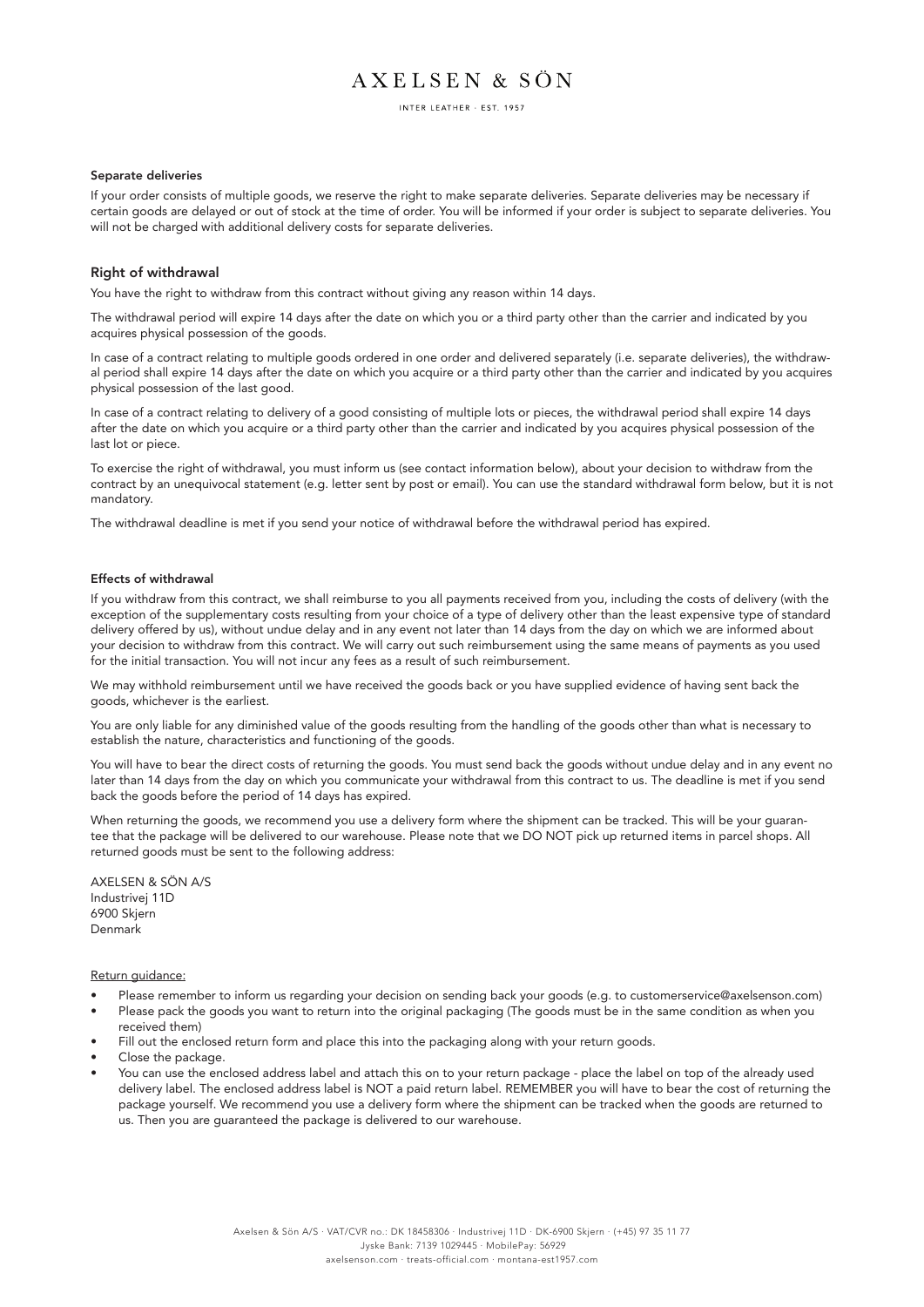INTER LEATHER - EST. 1957

### Non-conforming goods and incorrect goods

If your goods are non-conforming or we have delivered the incorrect goods, please contact our Customer Service. If you notice the non-conformity or incorrect goods at the time of delivery, you should refuse to receive the goods.

In case of non-conforming goods or incorrect goods, you can choose between the following options:

- Return the goods and receive a refund of the purchase price and all delivery costs when our Customer Service has processed the returned goods.
- Return the goods and receive similar goods when our Customer Service has processed the returned goods, provided we can supply an equivalent.

When contacting Customer Service, you will be asked to provide the order number, possibly the goods/item number, and to describe what is wrong with the goods etc.

You are not responsible for costs associated with the return of non-conforming goods or incorrect goods. We will refund the purchase price and of course the delivery costs once we have received the goods, unless you choose to receive new goods to replace the original goods.

### Other matters

#### Updating the website

We do our best to update the Website and to ensure that prices, offers, descriptions and other information concerning the goods are correct. Typographical errors and errors in prices, offers, descriptions and other information concerning the goods may occur, and sometimes we discover that the prices on goods are incorrect. We reserve the right to change any incorrectly stated information without prior notice.

### Copyright and trademark

All content on montana-est1957.com in the form of, but not limited to, text, logo, graphics, images and their composition is owned by AXELSEN & SÖN A/S. It is not permitted to copy, modify, distribute or republish the content from the website without the express consent of AXELSEN & SÖN A/S. The website content may only be copied for private use.

### Force Majeure

We are not responsible for delays or failure to meet our obligations in relation to the Terms, if the delay or the non-compliance is due to events beyond our control.

### The completeness of the contract

These Terms and Conditions constitute the complete terms of the contract between us.

### Invalidity

If one or more of the provisions in the Terms and Conditions are declared fully or partially invalid, the remaining provisions still apply.

#### Assignment

We are entitled to assign our rights and obligations under the contract with you to third parties. The standard of the service you receive will not be impaired by the assignment. We will notify you of such possible assignment. By accepting these conditions, you consent to any such future assignment. At the same time, you agree that from the time when we have given you notification of the assignment, your rights may be claimed only against the third party in question.

#### Privacy Policy

We treat your personal data confidentially. Please read our Privacy Policy that explains how we use the personal data that you provide in connection with the ordering procedure, and your use of the Website in general. Please also read our Cookie Policy.

### Right to complain

In case you wish to complain about goods purchased from us, please contact our Customer Service. You can contact our Customer Service by telephone, email or ordinary mail. You can find our contact information under "General information" above.